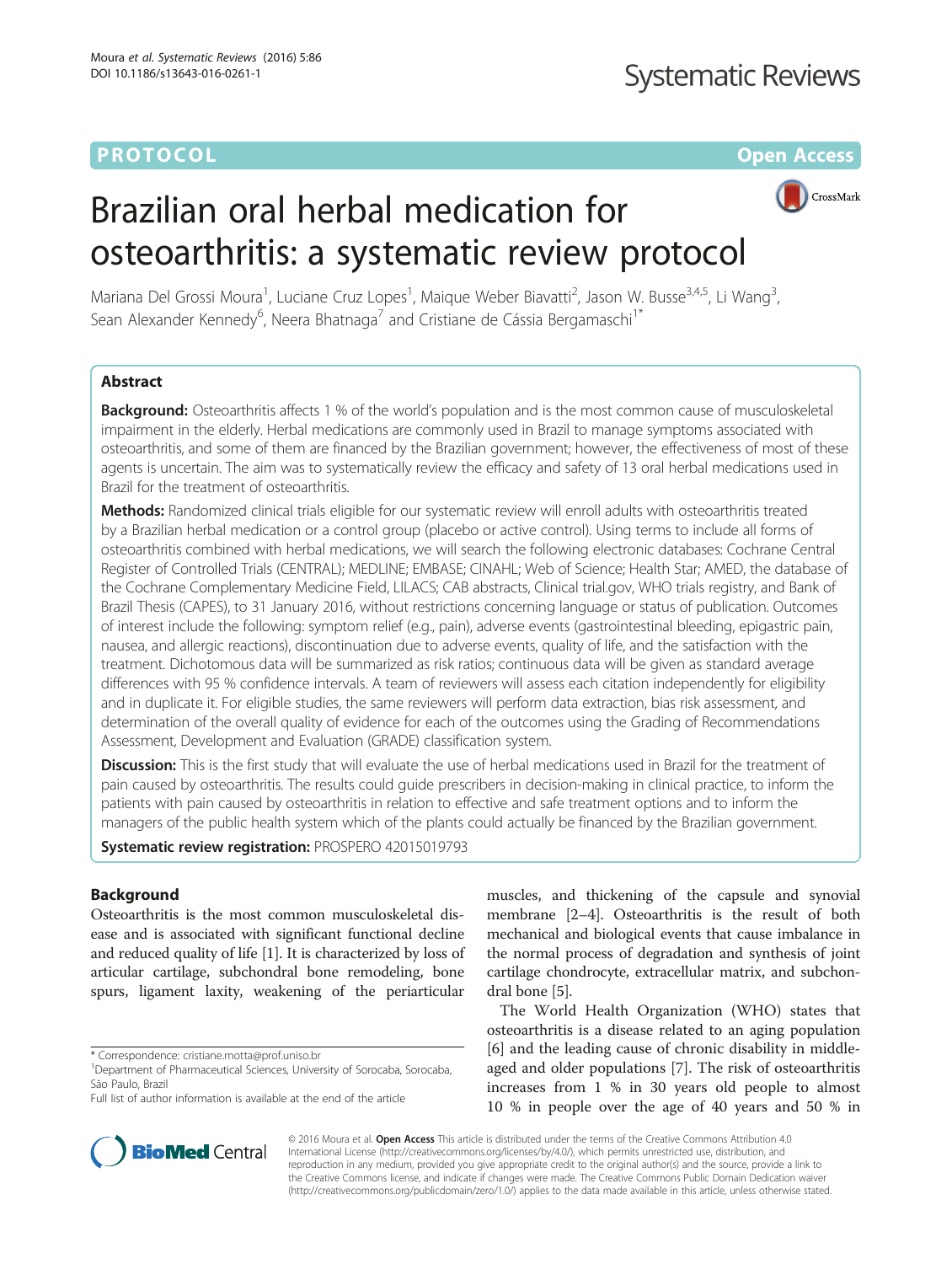people over the age of 60 years [\[8\]](#page-5-0). Osteoarthritis produces a variety of serious social problems, both health and economic and is one of the more debilitating musculoskeletal diseases among the elderly [\[9](#page-5-0)].

Osteoarthritis can be associated with pain, stiffness, and functional limitations [[10](#page-5-0)–[12](#page-5-0)]. It is estimated to affect 10 % of men and 18 % of women and occurs most often in the hip and knee [[13](#page-5-0)].

Although treatment guidelines recommend analgesics as first-line drugs, the non-steroidal anti-inflammatory drugs are preferred, although they are less safe and more expensive [[14\]](#page-5-0). Due to the high incidence of adverse events related to non-steroidal anti-inflammatory drugs (NSAID) and the high costs associated with adverse events (e.g., gastrointestinal bleeding or perforation, additional medical visits, diagnostic procedures, treatments, and hospitalizations), therapeutic alternatives are an area of great interest [\[15, 16\]](#page-5-0).

The use of herbal medicines worldwide is substantial and increasing. In 2001, the USA, around 38 % of adults and 12 % of children report use of herbal medicine [\[17](#page-5-0)]. Use of herbal medicines in developing countries is even greater, and an estimated 85 % of the Brazilian population use plants or preparations of these for their healthcare [[18\]](#page-5-0). In 2011, the Brazilian herbal market generated 1.1 billion in revenue, which included sales of 43 million units of phytomedicines [\[19\]](#page-5-0).

In primary health care, the use of medicinal plants has been stimulated by guidelines from various national health conferences and by the WHO [\[20\]](#page-5-0). The National Policy of Integrative and Complementary Practices and the National Policy of Medicinal and Phytotherapeutic Plants adopted in 2006 were created to meet the demands of the Brazilian population. These policies were decisive steps towards introducing the use of medicinal and phytotherapeutic plants in the Brazilian Unified Health System (SUS) [[21](#page-5-0)].

In Brazil, there are 13 herbal medications marketed for the treatment of osteoarthritis: Harpagophytum procumbens DC. ex Meisn., Uncaria tomentosa (Willd.) DC., Salix alba L., (financed by the government), Boswellia serrata Roxb. ex Colebr., Bowdichia virgilioides Kunth., Curcuma longa L. (or Curcuma domestica Valeton), Chenopodium ambrosioides L., Cordia curassavica (Jacq.) Roem. & Schult. (or Cordia verbenacea DC.), Salix daphnoides Vill, Salix purpurea L., Persea gratissima Gaertn.f. (or Persea americana Mill.), Uncaria guianesis (Aubl.) J.F. Gmel, and Zingiber officinale Roscoe.

Two systematic reviews evaluated the use of herbal medicines for the treatment of osteoarthritis by topical and oral use, respectively [[22, 23\]](#page-5-0). However, these studies did not include some of the plants marketed in Brazil: B. virgilioides Kunth, C. ambrosioides L, C. curassavica (Jacq.) Roem. & Schult, S. alba L., and U.

tomentosa (Willd.) DC. Of these plants, U. tomentosa (Willd.) DC. and S. alba L. are funded by the Brazilian government to use in the Unified Health System (SUS), and C. ambrosioides L. and C. curassavica (Jacq.) Roem. & Schult are part of a list of plants of interest for development of research in order to include them as medicines financed by SUS.

Despite the common use of herbal medicines for managing osteoarthritis in adults, the safety and efficacy of some of these agents are uncertain. We therefore will conduct a systematic review of randomized controlled trials, which made use of oral herbal medicines used in Brazil for the treatment of osteoarthritis.

# Methods

# Standards

The systematic review will be performed according to the recommendations specified in the Cochrane Handbook for Interventional Reviews and reported according to the Preferred Reporting Items for Systematic Reviews and Meta-Analyses (PRISMA) statement [[24](#page-5-0)] (see Additional file [1](#page-4-0)).

# Protocol and registration

We registered our review protocol in the International Prospective Register of Systematic Reviews (PROS-PERO-CRD42015019793—[http://www.crd.york.ac.uk/](http://www.crd.york.ac.uk/PROSPERO/) [PROSPERO/](http://www.crd.york.ac.uk/PROSPERO/)).

# Eligibility criteria

# Inclusion criteria

Patients: Adults (>18 years old) with a diagnosis of osteoarthritis according to the criteria of American College of Rheumatology (ACR): Western Ontario and McMaster Universities (WOMAC) [\[25](#page-5-0)] or the equivalent criterion of European League Against Rheumatism (EULAR): Lequesne index [[26](#page-5-0)].

Interventions: One of the 13 oral herbal medicines is used by the Brazilian population from any of the following plant preparations (whole, powder, extract, crude drug, standardized mixture, and drug extract ratio and solvent): B. serrata Roxb. ex Colebr., B. virgilioides Kunth., C. longa L. (or C. domestica Valeton), C. ambrosioides L., C. curassavica (Jacq.) Roem. & Schult. (or C. verbenacea DC.), H. procumbens DC. ex Meisn., Persea gratissima Gaertn.f. (or P. americana Mill.), S. alba L., S. daphnoides Vill, S. purpurea L., U. tomentosa (Willd.) DC., *U. guianesis* (Aubl.) J.F. Gmel, and *Z. officinale* Roscoe. We will identify the daily dose, the active principles, and the marker substance of each plant. We will also investigate if each herbal medicine was prepared according to the WHO recommendations for the manufacturing procedure of medicinal plant parts [\(http://](http://apps.who.int/medicinedocs/en/d/Jh2984e/) [apps.who.int/medicinedocs/en/d/Jh2984e/](http://apps.who.int/medicinedocs/en/d/Jh2984e/)).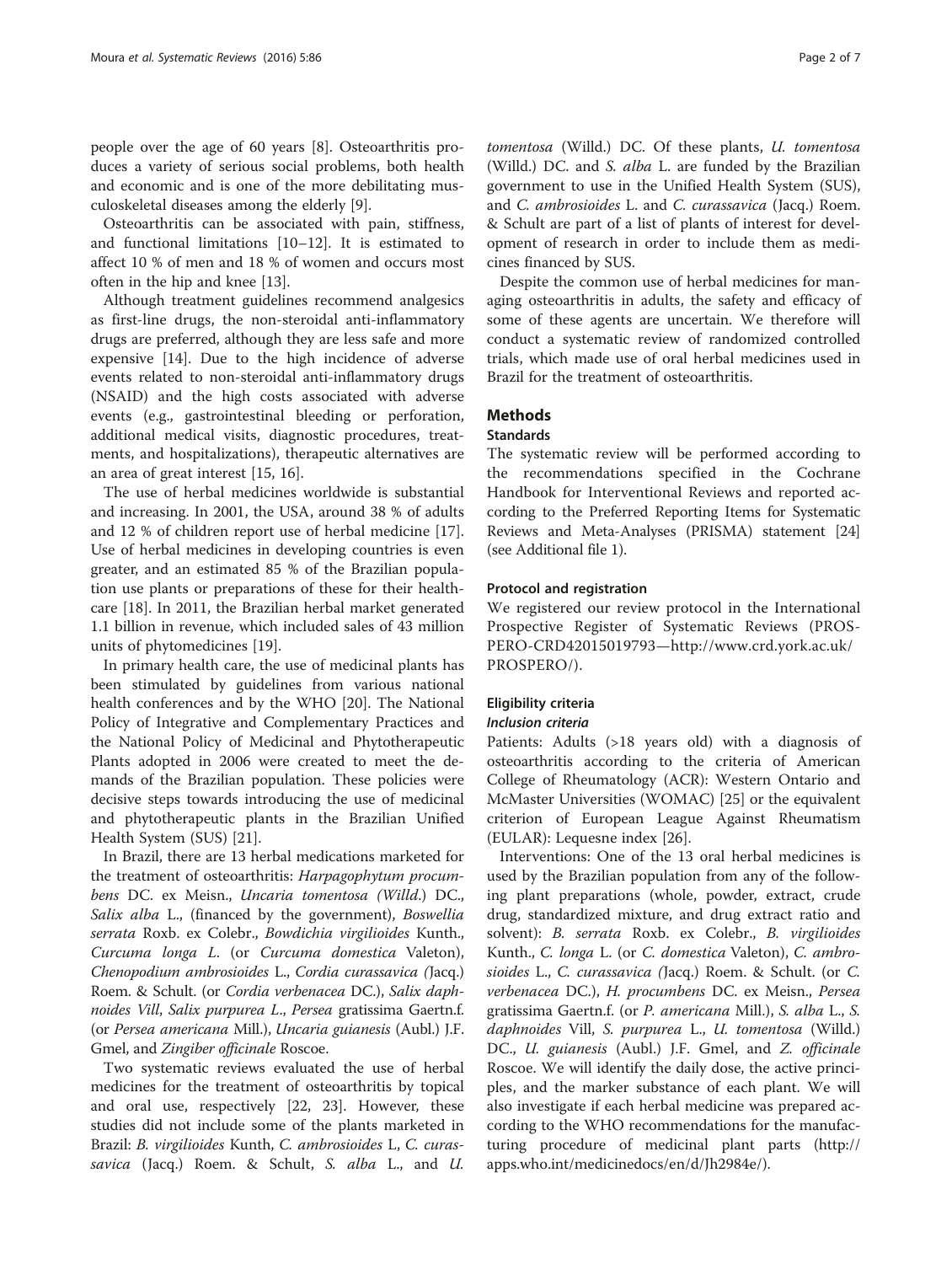Type of study: Randomized controlled trials including a group in which patients received one of the herbal medications listed above compared to a control group in which patients receive placebo or a non-herbal medicine controls (for example, NSAID).

# Exclusion criteria

Patients: Studies in which more than 20 % of patients have other associated disease.

Interventions: Studies that investigated the simultaneous use of more than one of the eligible plants will be excluded.

#### Measure outcomes

Our outcomes will be consistent with those proposed by the Cochrane musculoskeletal group systematic intervention reviews for osteoarthritis [[27\]](#page-5-0). When necessary, the results will be evaluated to unification of the different scales.

Primary outcomes:

- Pain in overall or on walking (visual analogue scale (VAS), pain scale sub WOMAC; and other scales)
- Physical function—global disability or walking disability (sub-function range of WOMAC index and other scales)
- Swelling (VAS and other scales)
- Stiffness (WOMAC index and other scales)
- Quality of life (Short Form-36 and other scales)

Secondary outcomes:

- Adverse events: withdrawals and serious adverse events (that cause death, life-threatening, hospitalization, disability or permanent damage)
- Number of patients reporting any adverse effects
- Activity limitations
- Satisfaction with the treatment
- Consume of rescue medication
- Duration of symptom resolved
- Change in the structure of the joint (according to American College of Rheumatology criteria for osteoarthritis classification)

# Search methods for primary studies

Electronic searches

We will search the following electronic databases without language restrictions: the Cochrane Central Register of Controlled Trials (CENTRAL) part of The Cochrane Library, MEDLINE, EMBASE, Cumulative Index to Nursing and Allied Health Literature (CINAHL), Web of Science, Health Star (via OVID), AMED, LILACS, CAB abstracts, clinical trial.gov, the WHO Trial Register and the Brazilian thesis database (CAPES), and trial register

in Brazil (REBEC) to 31 January 2016; without language and status of publication restrictions. We will combine terms that describe osteoarthritis and herbal medications, individually.

#### Searching other resources

We will review the reference list of every eligible study we identify and relevant review articles for additional eligible trials. We will write to the authors of all eligible trials and the pharmaceutical companies involved in the production of herbal medicines and inquire about additional trials of which they are aware of. Five Brazilian scientific journals will also be searched by hand for additional eligible studies (Journal of Basic and Applied Pharmaceutical Sciences, Brazilian Journal of Pharmacy, Brazilian Journal of Pharmacognosy, Brazilian Journal of Medicinal Plants, and Brazilian Journal of Pharmaceutical Sciences). Unpublished studies will be identified by searching in reference lists reported in the Brazilian legislation and conference proceedings (Medicinal Symposium of Brazilian medicinal plants; International Congress of Ethnopharmacology).

#### Search strategy

The search will be conducted individually for each plant. We will use the following MeSH terms: (1) intervention (scientific name of plant, synonymies of each medicinal plant; popular name of each medicinal plant); (2) condition (osteoarthritis, ostepathritis, osteoarthritides, osteoarthrosis, osteoarthroses, arthritis, degenerative, arthritides, degenerative, degenerative arthritides, degenerative arthritis, and osteoarthrosis deformans). We will adapt the search strategy for each database. MEDLINE search strategy is provided in Table [1.](#page-3-0)

# Eligibility determination

Four reviewers (CC, MG, MB, and SK), working in pairs, will independently screen potentially relevant citations and abstracts and will apply the selection criteria. We will obtain full texts of all articles that either reviewer feels might be eligible. Two reviewers will independently assess the eligibility of each full-text article and resolve disagreements by consensus. In case of duplicate publication, we will use the article with the more complete data.

# Data extraction

Four reviewers (CC, MG, MB, and SK), working in pairs, will independently extract the data and will record information regarding patients, methods, interventions, outcomes, and missing outcome data using standardized and pretested data extraction forms with instructions. Before starting data abstraction, we will conduct calibration exercises to ensure consistency between reviewers.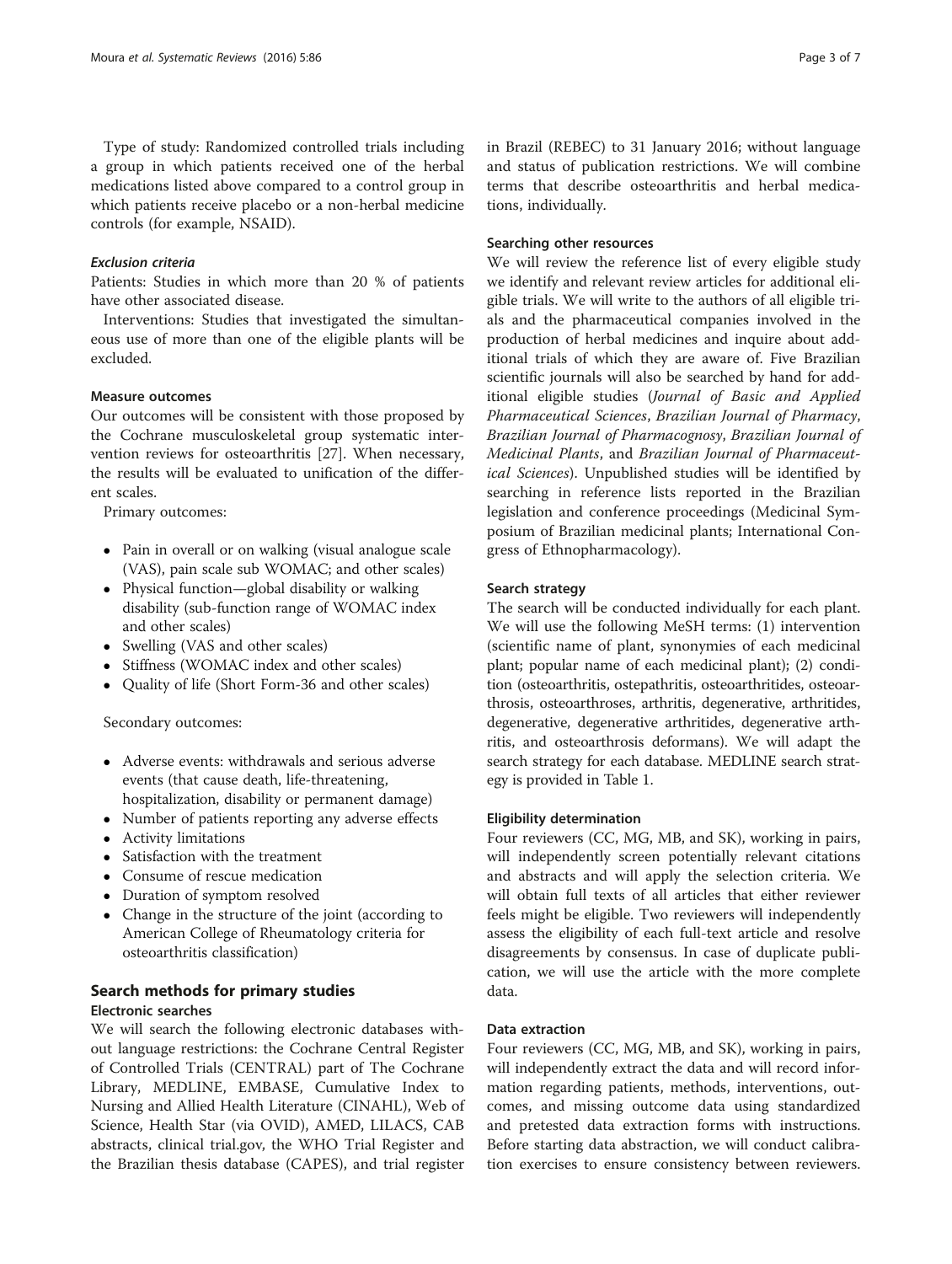<span id="page-3-0"></span>Table 1 Search strategy for Harpagophytum procumbens DC. ex Meisn. by MEDLINE (Via Ovid)

o #1 exp Osteoarthritis/or Osteoarthrits.mp. (57958) o #2 Osteoarthritides.mp. or exp Osteoarthritis/(44712) o #3 Osteoarthrosis.mp. or exp Osteoarthritis/(45663) o #4 Osteoarthroses.mp. or exp Osteoarthritis/(44719) o #5 Arthritis, Degenerative.mp. or exp Osteoarthritis/(44737) o #6 Arthritides, Degenerative.mp. or exp Osteoarthritis/(44711) o #7 Degenerative Arthritides.mp. or Osteoarthritis/(44718) o #8 Degenerative Arthritis.mp. or exp Osteoarthritis/(45350) o #9 Osteoarthrosis Deformans.mp. or exp Osteoarthritis/(44727 o #10 1 or 2 or 3 or 4 or 5 or 6 or 7 or 8 or 9 (59473) o #11 Harpagophytum.mp. or exp Harpagophytum/(149) o #12 Harpagophytums.mp. or exp Harpagophytum/(83) o #13 Harpagophytum procumbens.mp. or exp Harpagophytum/(135) o #14 Harpagophytum procumben.mp. or exp Harpagophytum/(82) o #15 procumben, Harpagophytum.mp. or exp Harpagophytum/(82) o #16 procumbens, Harpagophytum.mp. or exp Harpagophytum/(82) o #17 Devils Claw.mp. or exp Harpagophytum/(116) o #18 Claw, Devils.mp. or exp Harpagophytum/(83) o #19 Claws, Devils.mp. or exp Harpagophytum/(82) o #20 Devils Claws.mp. or exp Harpagophytum/(82) o #21 Exp Harpagophytum/(82) o #22 Exp Harpagophytum/(82) o #23 Harpagophytum/(82) o #24 11 or 12 or 13 or 14 or 15 or 16 or 17 or 18 or 19 or 20 or 21 or 22 or 23 (164) o #25 10 and 24 (37)

We will contact study authors to resolve any uncertainties. Disagreements will be resolved by consensus with any unresolved issues referred to another reviewer.

#### Risk of bias in individual studies

Using a modified version of the Cochrane collaboration risk of bias tool [\[28](#page-5-0), [29](#page-5-0)], the same pairs of reviewers will independently asses the risk of bias for each randomized trial, according to the following criteria: random sequence; allocation concealment; blinding of the patient, healthcare professionals, outcome assessors, data collectors, and data analysts; incomplete outcome data; selective outcome reporting; and major baseline imbalance. Reviewers will assign response options of "definitely yes", "probably yes", "probably no", and "definitely no" for each of the domains, with definitely yes and probably yes ultimately being assigned a low risk of bias and definitely no and probably no a high risk of bias [[30](#page-5-0)]. Reviewers will resolve disagreements by discussion, and one arbitrator (LL) will adjudicate unresolved disagreements.

Possible explanations for heterogeneity will include the following: doses (higher versus lower) with an expected larger effect with higher doses, duration of the treatment (longer versus shorter) with an expected larger effect with longer duration of the treatment; and the risk of bias, with an expected larger effect in trials at high or unclear risk of bias versus trials at low risk of bias. We will assess heterogeneity associated with pooled effect estimates with the use of a  $\chi^2$  test and the  $I^2$  statistic [[31\]](#page-5-0). The following heterogeneity will be considered: 0 to 40 % (no important heterogeneity); 30 to 60 % (moderate heterogeneity); 50 to 90 % (substantial heterogeneity); and 75 to 100 % (considerable heterogeneity).

#### Confidence in pooled estimates of effect

We will also independently rate the quality of evidence from randomized trials for each of the outcomes by using GRADE approach [[32, 33\]](#page-5-0). In the GRADE approach, randomized trials begin as high-quality evidence but may be rated down by one or more of five categories of limitations: risk of bias, inconsistency, indirectness, imprecision, and reporting bias.

To measure agreement between the examiners, we will use the kappa statistics. Values of kappa between 0.40 and 0.59 have been considered to reflect fair agreement, values between 0.60 and 0.80 reflect good agreement, and values that are 0.75 or more reflect excellent agreement [[34\]](#page-5-0).

#### Data synthesis

We will conduct analyses for each herbal intervention and pool of them for each outcome of interest. We will determine the confidence in estimates for each body of evidence and conduct an analysis for the body of evidence that warrants greater confidence. If the two bodies of evidence warrant similar confidence, we will conduct analyses for both bodies of evidence.

Meta-analyses will be conducted using Comprehensive Meta-Analysis STATA software (version 10.1). We will use random effects meta-analyses [[35\]](#page-5-0), which are conservative in that they consider within-studies and betweenstudies differences in calculating the error term used in the analysis. For trials that report dichotomous outcomes, we will calculate the pooled relative risk with associated 95 % confidence interval (95 % CI).

For continuous outcomes, e.g., pain score, function score, we will use weighted mean differences (WMD) and its 95 % CI as effect measure after we convert them into same scale of Western Ontario and McMaster Universities osteoarthritis index (WOMAC) pain score  $(0-100)$  and function score  $(0-100)$ , in which high score indicates worse outcome. For quality of life, we will convert different scales to SF-36, in which high scores indicate better outcome. Once the WMD has been calculated, we will contextualize this value by noting, when available, the corresponding anchor-based minimally important difference (MID), the smallest change in instrument score that patients perceive is important.

If studies reported the same construct using different measurement instruments, we will calculate the standardized mean difference (SMD) as sensitivity analysis. The SMD expresses the intervention effect in standard deviation units, rather than the original units of measurement, with the value of an SMD depending on the size of the effect (the difference between means) and the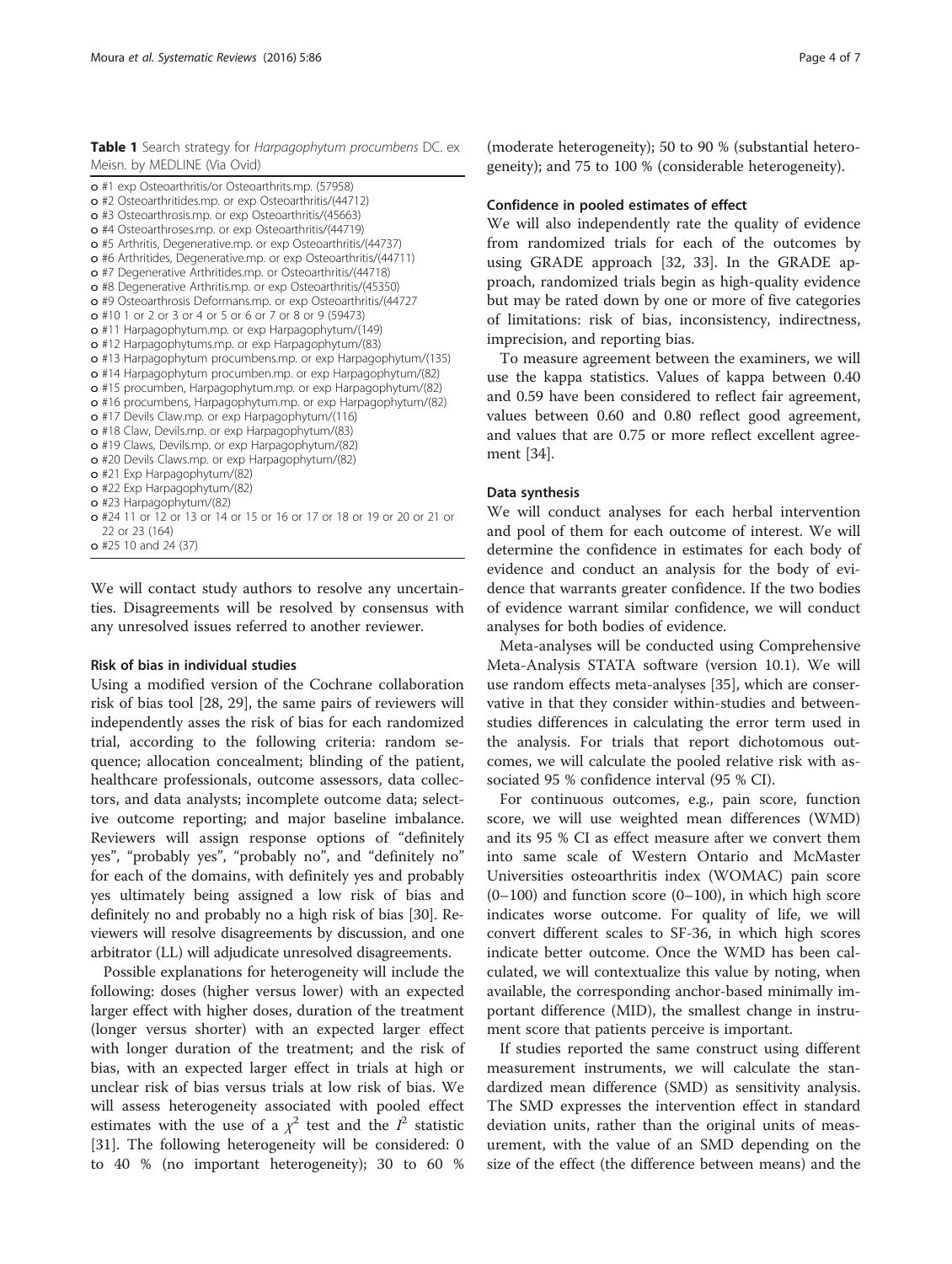<span id="page-4-0"></span>standard deviation of the outcomes (the inherent variability among participants). For outcome measures that have an established anchor-based MID, we will use this measure to convert the SMD into an odds ratio and risk difference [[36\]](#page-5-0).

To facilitate the interpretation of the effects of continuous outcomes, we will substitute the MID, when MID is available for different scales, for the standard deviation (denominator) in the SMD equation, which will result in more readily interpretable MID units instead of standard deviation units [[37](#page-5-0)]. If an estimate of the MID is not available, we will use a statistical approach developed by Suissa [[36](#page-5-0)] to provide a summary estimate of the proportion of patients who benefit from treatment across all studies. Statistical approaches to enhance the interpretability of results of continuous outcomes outlined in this paragraph will use methods cited as well as those described by Thorlund et al. [[38\]](#page-5-0). Funnel plots will be created to explore possible publication bias when at least 10 studies have contributed to a pooled analysis.

We will use recently developed approaches to address missing participant data for dichotomous outcomes [[39](#page-5-0)] and continuous outcomes [[40\]](#page-5-0). We will only apply these approaches to outcomes that meet the following criteria: show a significant treatment effect and report sufficient missing participant data to potentially introduce clinically important bias. Thresholds for important missing participant data will be determined on an outcome-byoutcome basis.

If sufficient studies are available, we will undertake subgroup analyses for doses (lower versus higher dose) and risk of bias (lower versus higher risk of bias). However, if the meta-analysis is not appropriate due to excessive heterogeneity of population, intervention, comparator, outcome, or methodology, we will construct summary tables and provide a narrative synthesis.

## Summarizing evidence

We will present results in evidence profiles as recommended by the GRADE working group [\[41, 42\]](#page-6-0). Evidence profiles provide succinct, easily digestible presentations of quality of evidence and magnitude of effects. Our evidence profiles will be constructed with the help of a software program, GRADEpro (<http://ims.cochrane.org/gradepro>) to include the following seven elements: (1) a list of until seven important outcomes, both desirable and undesirable; (2) a measure of the typical burden of these outcomes (e.g., control group, estimated risk); (3) a measure of the difference between risks with and without intervention; (4) the relative magnitude of effect; (5) numbers of participants and studies addressing these outcomes, as well as follow-up time; (6) a rating of the overall confidence in the estimate of effect for each outcome; and (7) comments, which will include the MID if available.

## **Discussion**

Our review will evaluate the available evidence for 13 oral Brazilian herbal interventions for osteoarthritis, provide estimates of the effectiveness of treatments and their associated harms, and evaluate the quality of the evidence in a thorough and consistent manner using the GRADE approach [[43\]](#page-6-0).

Previous systematic review had evaluated the oral use of herbal medicines to osteoarthritis [\[23\]](#page-5-0); however, five plants found in Brazilian market were not part of this review: B. virgilioides Kunth, C. ambrosioides L, C. curassavica (Jacq.) Roem. & Schult, S. alba L., and U. tomentosa (Willd.) DC; and the last two are financed by the Brazilian government. Despite the common use of oral herbal medications to manage osteoarthritis, these agents' safety and effectiveness are uncertain.

We therefore will conduct a systematic review of these herbal medications used in Brazil for the treatment of osteoarthritis in order to guide prescribers in decisionmaking in clinical practice and to inform managers of the public health system which of these plants could actually be funded by the Brazilian government. The physician should opt for medication whose evidence is determined with the highest levels of quality in relation to effectiveness and safety. The results of our systematic review will be of interest for the public health system and practitioners worldwide, particularly in Brazil.

The compiled information about these herbal medications will inform patients and healthcare practitioners about their effectiveness and safety and help facilitate evidence-based shared care decision-making. The evidence of this study will allow health professionals to be aware of the effectiveness and safety of herbal medications used in Brazil for the treatment of osteoarthritis. This study will also identify key areas for future research.

# Additional file

[Additional file 1:](dx.doi.org/10.1186/s13643-016-0261-1) Preferred Reporting Items for Systematic Reviews and Meta-Analyses (PRISMA) statement. (DOCX 86.0 kb)

#### Abbreviations

95 % CI: 95 % confidence interval; ACR: American College of Rheumatology; CAPES: Bank of Brazil Thesis; CENTRAL: Cochrane Central Register of Controlled Trials; CINAHL: Cumulative Index to Nursing and Allied Health Literature; EULAR: European League Against Rheumatism; GRADE: Grading of Recommendations Assessment, Development and Evaluation; MID: minimally important difference; NSAID: non-steroidal anti-inflammatory drugs; PRISMA: Preferred Reporting Items for Systematic Reviews and Meta-Analyses; SMD: standardized mean difference; SUS: Brazilian Unified Health System; VAS: visual analogue scale; WMD: weighted mean differences; WOMAC: Western Ontario and McMaster Universities.

#### Competing interests

The authors declare that they have no competing interests.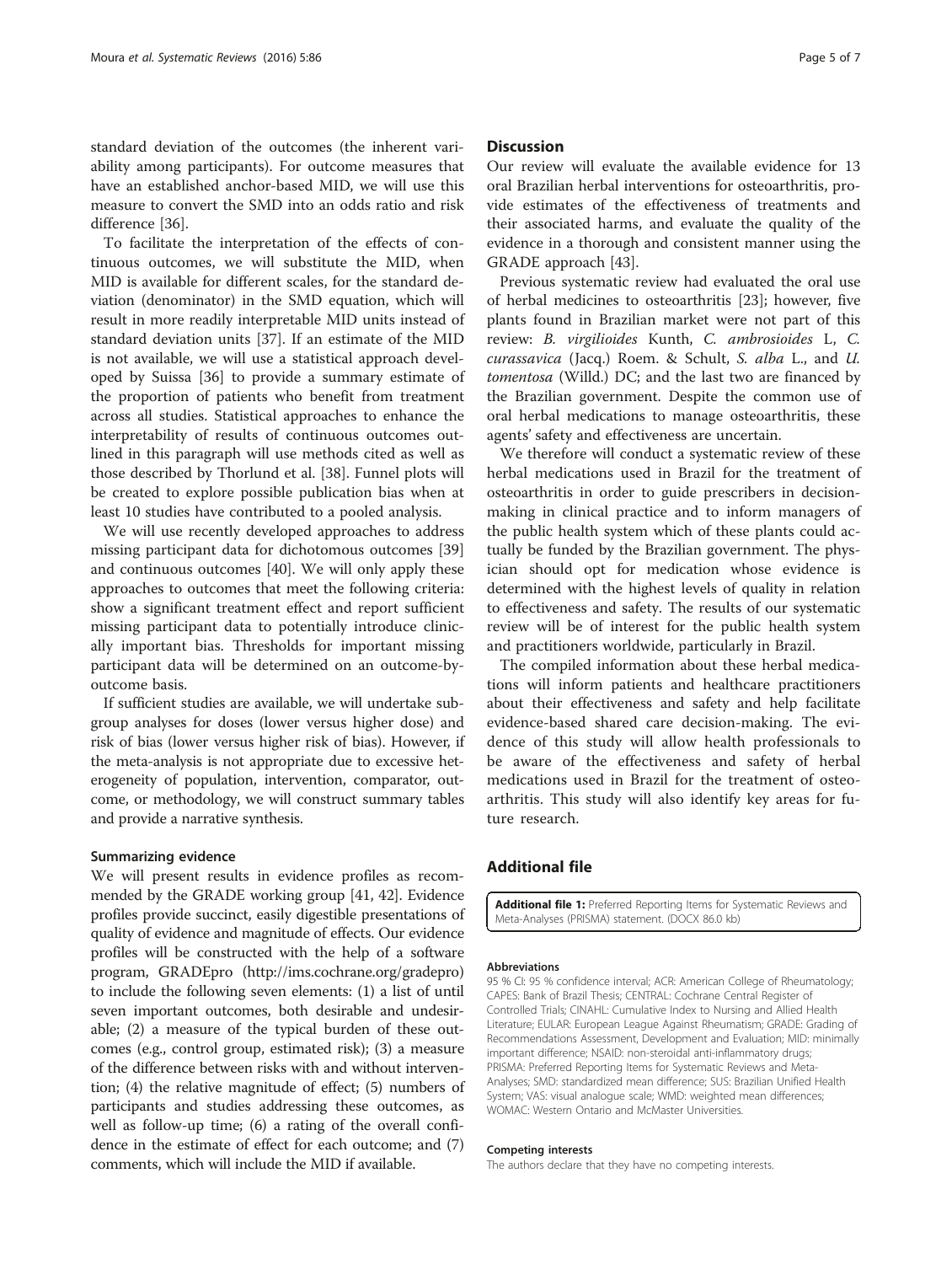#### <span id="page-5-0"></span>Authors' contributions

MDG is the principal investigator, led the writing of the manuscript, and will participate in data extraction. CCB is the project managers, co-investigator, contributed to the writing and revision of the protocol, and will participate in data extraction. LCL is the project managers, co-investigator and drafted the manuscript. MWB is co-investigator, helped to revise the protocol, and will participate in data extraction. JWB is co-investigator and helped to draft the protocol. SAK contributed to the writing and revision of the manuscript and will participate in data extraction. LW contributed to the writing and revision of protocol and will do statistical analysis. NB is responsible for search strategy and contributed to the writing of protocol. All authors read and approved the final manuscript.

#### Funding

This project is funded by governmental Program Graduate Education Institutions—PROSUP—CAPES/UNISO.

#### Author details

<sup>1</sup>Department of Pharmaceutical Sciences, University of Sorocaba, Sorocaba, São Paulo, Brazil. <sup>2</sup>Pharmaceutical Department, Federal University of Florianopolis, Florianopolis, Santa Catarina, Brazil. <sup>3</sup>Department of Clinical Epidemiology and Biostatistics, McMaster University, Hamilton, Ontario, Canada. <sup>4</sup> Department of Anesthesia, Michael G. DeGroote Institute for Pain Research and Care, McMaster University, Hamilton, Ontario, Canada. 5 Department of Anesthesia, McMaster University, Hamilton, Ontario, Canada. 6 Department of Diagnostic Radiology, University of Toronto, Toronto, Ontario, Canada. <sup>7</sup> Health Sciences Library, McMaster University, Hamilton, Ontario, Canada.

#### Received: 8 February 2016 Accepted: 6 May 2016 Published online: 21 May 2016

#### References

- 1. Pereira D, Ramos E, Branco J. Osteoarthritis. Acta Med Port. 2015;28(1):99–106.
- 2. EUMUSC. Musculoskeletal health in Europe 2011; [Consulted 2016 Jan 08]. [http://www.eumusc.net/myUploadData/files/Musculoskeletal%20Health%](http://www.eumusc.net/myUploadData/files/Musculoskeletal%20Health%20in%20Europe%20Report%20v5.pdf) [20in%20Europe%20Report%20v5.pdf](http://www.eumusc.net/myUploadData/files/Musculoskeletal%20Health%20in%20Europe%20Report%20v5.pdf).
- 3. Pereira D, Peleteiro B, Araújo J, Branco J, Santos RA, Ramos E. The effect of osteoarthritis definition on prevalence and incidence estimates: a systematic review. Osteoarthritis Cartilage. 2011;19(11):1270–85.
- 4. Litwic A, Edwards MH, Dennison EM, Cooper C. Epidemiology and burden of osteoarthritis. Br Med Bull. 2013;105:185–99.
- 5. Hunter DJ, Felson DT. Osteoarthritis. BMJ. 2006;18(332(7542)):639–42.
- 6. Woolf AD, Pleger B. Burden of major musculoskeletal conditions. Bull World Health Organ. 2003;81(9):646–56.
- 7. Zhang M, Wang J. Epigenetics and osteoarthritis. Genes Dis. 2015;2(1):69–75.
- Ruddy S, Harris ED, Sledge CB. Kelley's textbook of rheumatology. 6th ed. Philadelphia, PA: W.B. Saunders Company; 2001.
- 9. Minns CJ, Barker KL, Dewey ME, Sackley CM. Effectiveness of physiotherapy exercise following hip arthroplasty for osteoarthritis: a systematic review of clinical trials. BMC Musculoskelet Disord. 2009;10:98.
- 10. Arden N, Nevitt MC. Osteoarthritis: epidemiology. Best Pract Res Clin Rheumatol. 2006;20(1):3–25.
- 11. Altman RD. Early management of osteoarthritis. Am J Manag Care. 2010;16:S41–7.
- 12. Busija L, Bridgett L, Williams SR, Osborne RH, Buchbinder R, March L, et al. Osteoarthritis. Best Pract Res Clin Rheumatol. 2010;24(6):757–68.
- 13. Brand C, Buchbinder R, Wluka A, et al. Guideline for the non-surgical management of hip and knee osteoarthritis. South Melbourne: Royal Australian College of General Practitioners; 2009. p. 1–68.
- 14. Ruddy S, Harris ED, Sledge CB. Chronic pain medical treatment guidelines/ MTUS (Effective July 18, 2009).
- 15. Smalley WE, Ray WA, Daugherty JR, Griffin MR. Nonsteroidal antiinflammatory drugs and the incidence of hospitalizations for peptic ulcer disease in elderly patients. Am J Epidemiol. 1995;141(6):539–45.
- 16. Pope JE, Macrea K, Stevens A, Ouimet JM. The relationship between NSAID use and osteoarthritis (OA) severity in patients with hip and knee OA: results of a case control study of NSAID use comparing those requiring hip and knee replacements to those in whom surgery was not recommended. Med Sci Monit. 2008;14:CR604–10.
- 17. Guerra PM, Nodari ORB, et al. Biodiversidade: aspectos biológicos, geográficos, legais e éticos. In: SIMÕES MO, editor. Farmacognosia: da planta ao medicamento. 3rd ed. Porto Alegre: UFRGS; Florianópolis: UFSC; 2001. p. 15.
- 18. BRASIL. Política Nacional de Plantas Medicinais e Fitoterápicos. Série B Textos Básicos de Saúde. 2006. [http://bvsms.saude.gov.br/bvs/publicacoes/](http://bvsms.saude.gov.br/bvs/publicacoes/politica_nacional_fitoterapicos.pdf) [politica\\_nacional\\_fitoterapicos.pdf.](http://bvsms.saude.gov.br/bvs/publicacoes/politica_nacional_fitoterapicos.pdf)
- 19. Alves LF. Produção de Fitoterápicos no Brasil: História, Problemas e Perspectivas. Ver Virtual Quim. 2013;5:450–513.
- 20. WHO traditional medicine strategy: 2014-2023. 2013. [http://www.who.int/](http://www.who.int/medicines/publications/traditional/trm_strategy14_23/en/) [medicines/publications/traditional/trm\\_strategy14\\_23/en/.](http://www.who.int/medicines/publications/traditional/trm_strategy14_23/en/)
- 21. Antonio GD, Tesser CD, Moretti-Pires RO. Phytotherapy in primary health care. Rev Saude Publica. 2014;48(3):541–53.
- 22. Cameron M, Chrubasik S. Topical herbal therapies for treating osteoarthritis. Cochrane Database Syst Rev. 2013;5:CD010538. doi[:10.1002/14651858.](http://dx.doi.org/10.1002/14651858.CD010538) [CD010538.](http://dx.doi.org/10.1002/14651858.CD010538)
- 23. Cameron M, Chrubasik S. Oral herbal therapies for treating osteoarthritis. Cochrane Database Syst Rev. 2014;5:CD002947. doi[:10.1002/14651858.](http://dx.doi.org/10.1002/14651858.CD002947.pub2) [CD002947.pub2.](http://dx.doi.org/10.1002/14651858.CD002947.pub2)
- 24. Shamseer L, Moher D, Clarke M, Ghersi D, Liberati A, Petticrew M. Preferred reporting items for systematic review and meta-analysis protocols (PRISMA-P) 2015: elaboration and explanation. BMJ. 2015;2(349):g7647.
- 25. Altman R, Alarcón G, Appelrouth D, Bloch D, Borenstein D, Brandt K, et al. The American College of Rheumatology criteria for the classification and reporting of osteoarthritis of the hip. Arthritis Rheum. 1991;34(5):505–14.
- 26. Zhang Y, Jordan JM. Epidemiology of osteoarthritis. Clin Geriatr Med. 2010;26(3):355–69.
- 27. Pham T, Van der Heijde D, Altman RD, Anderson JJ, Bellamy N, Hochberg M, et al. OMERACT-OARSI initiative: Osteoarthritis Research Society International set of responder criteria for osteoarthritis clinical trials revisited. Osteoarthritis Cartilage. 2004;12(5):389–99.
- 28. Altman R, Alarcón G, Appelrouth D, Bloch D, Borenstein D, Brandt K, et al. The American College of Rheumatology criteria for the classification and reporting of osteoarthritis of the hand. Arthritis Rheum. 1990;33(11): 1601–10.
- 29. Higgins JPT, Green S. Cochrane Handbook for Systematic Reviews of Interventions Version 5.1.0 [updated March 2011]. The Cochrane Collaboration, 2011. htpp: [www.cochrane-handbook.org.](http://www.cochrane-handbook.org)
- 30. Akl EA, Sun X, Busse JW, Johnston BC, Briel M, Mulla S, et al. Specific instructions for estimating unclearly reported blinding status in randomized trials were reliable and valid. J Clin Epidemiol. 2012;65(3):262–7.
- 31. Higgins JP, Thompson SG. Quantifying heterogeneity in a meta-analysis. Stat Med. 2002;21(11):1539–58.
- 32. Guyatt GH, Oxman AD, Kunz R, et al. GRADE guidelines: 7. Rating the quality of evidence––inconsistency. J Clin Epidemiol. 2011;64(12):1294–302.
- 33. Guyatt GH, Oxman AD, Montori V, et al. GRADE guidelines: 5. Rating the quality of evidence—publication bias. J Clin Epidemiol. 2011;64(12):1277–82.
- 34. Orwin RG. Evaluating coding decisions. In: Cooper H, Hedges LV, editors. The handbook of research synthesis. New York: Russell Sage Foundation; 1994. p. 555–62.
- 35. Montori V, Ioannidis J, Cook DJ, et al. Advanced topics in systematic reviews. Fixed-effects and random-effects models. In: Guyatt G, Rennie D, Meade M, Cook D. eds Users' guides to the medical literature: a manual for evidencebased clinical practice. Hamilton, Ontario, Canada: McGraw-Hill, 2008.
- 36. Busse JW, Bartlett S, Dougados M, Johnston BC, Guyatt GH, Kirwan J, et al. Optimal strategies for reporting pain in clinical trials and systematic reviews: recommendations from a 2014 OMERACT Workshop. J Rheumatol. 2015. [Epub ahead of print].
- 37. Johnston BC, Thorlund K, Schünemann HJ, Xie F, Murad MH, Montori VM, et al. Improving the interpretation of quality of life evidence in meta-analyses: the application of minimal important difference units. Health Qual Life Outcomes. 2010;11(8):116.
- 38. Thorlund K, Walter SD, Johnston BC, Furukawa TA, Guyatt GH. Pooling healthrelated quality of life outcomes in meta-analysis—a tutorial and review of methods for enhancing interpretability. Res Synth Meth. 2011;2(3):188–203.
- 39. Akl EA, Johnston BC, Alonso-Coello P, Neumann I, Ebrahim S, Briel M. Addressing dichotomous data for participants excluded from trial analysis: a guide for systematic reviewers. PLoS One. 2013;8(2):e57132.
- 40. Ebrahim S, Akl EA, Mustafa RA, Sun X, Walter SD, Heels-Ansdell D, et al. Addressing continuous data for participants excluded from trial analysis: a guide for systematic reviewers. J Clin Epidemiol. 2013;66(9):1014–21.